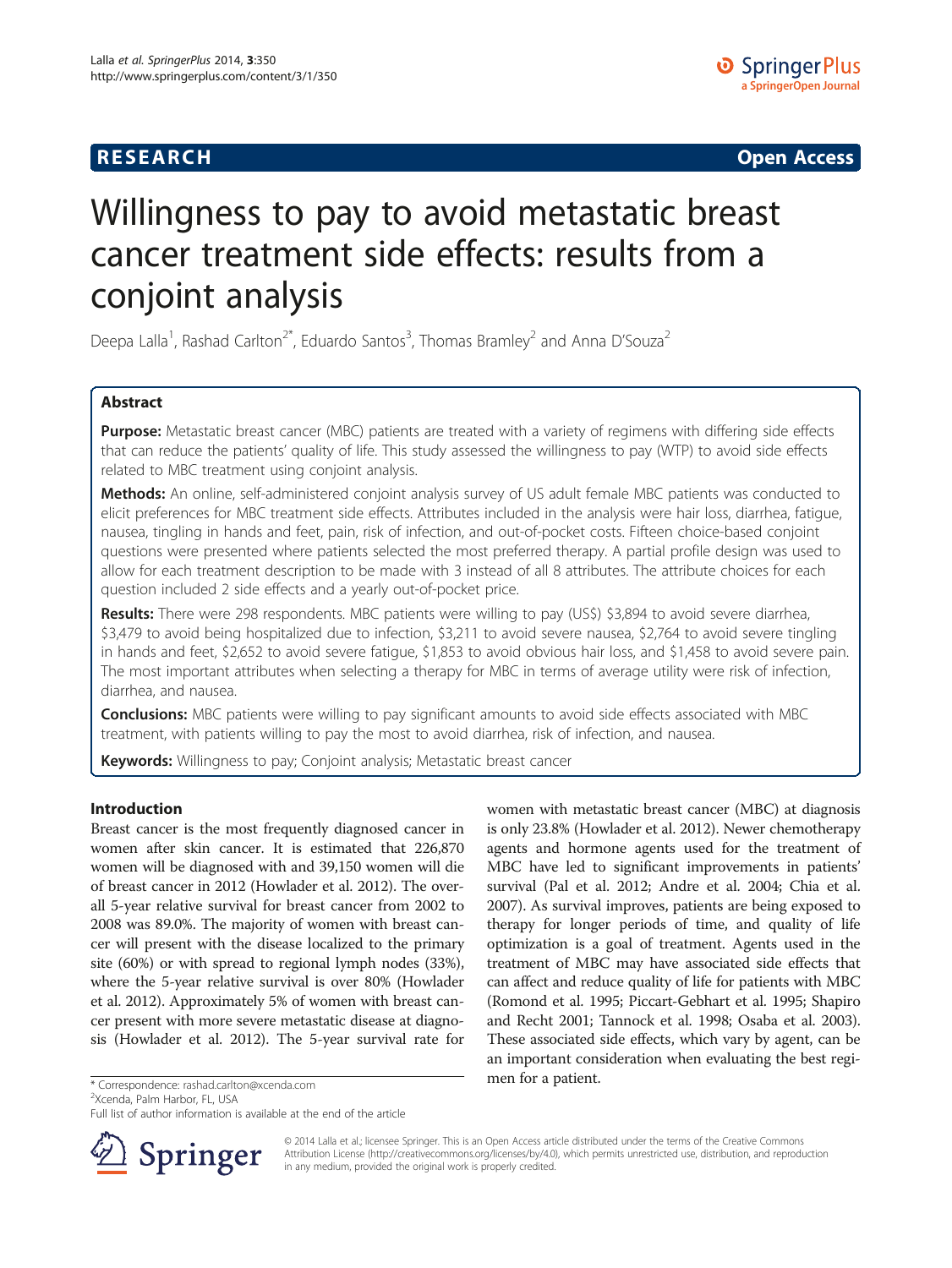Lindley et al. showed that women who experience severe disruptions in quality of life are less willing to receive additional treatment for an extension of life by 6 months compared with women who experienced no or little disruption in normal life (Lindley et al. [1998\)](#page-6-0). Assessing the perceived value of a lower risk of toxicity provides additional information on how patients view the tolerability of chemotherapy agents, potentially assisting in the selection of preferred agents. The objective of this analysis was to assess the importance of MBC treatment side effects and to assess the willingness to pay (WTP) to avoid these side effects.

#### Methods

A survey was developed using conjoint analysis to elicit preferences or utilities for treatments for MBC based on the side-effect profile of the treatment. Conjoint analysis involves comparing hypothetical scenarios by ranking, rating, or choosing a particular scenario (Phillips et al. [2002](#page-6-0)). Conjoint analysis elicits preferences by asking respondents to evaluate alternatives consisting of different combinations of attributes (Phillips et al. [2002\)](#page-6-0). Respondent choices indicate the relative importance of the product attributes and provide data for estimating utilities. The conjoint analysis technique is based on economic theory and the assumption that individuals maximize a preference (or utility) function (Phillips et al. [2002\)](#page-6-0). Conjoint analysis can also be used to estimate how individuals trade between attributes; for example, the rate at which they are willing to give up one unit of an attribute for an increase in another attribute (Ryan [1999\)](#page-6-0). This is known as the marginal rate of substitution (MRS). When applied to the current study, treatments for MBC were defined in terms of their side-effect profile, with the side effects constituting the attributes of the treatment. The conjoint analysis technique was then used to obtain utilities for each of the treatment-related side effects.

|  | Table 1 Attributes and levels of side effects |  |  |  |
|--|-----------------------------------------------|--|--|--|
|  |                                               |  |  |  |

The conjoint analysis technique consists of 5 steps (Ryan and Farrar [2000](#page-6-0)). First, the attributes are defined. Seven side effects of MBC treatments were chosen as attributes for the survey. The side effect attributes were hair loss, fatigue, nausea, pain, diarrhea, risk of infection, and tingling in hands and feet. Additionally, cost was included as an attribute to allow for calculation of the WTP to avoid side effects. Second, the levels for each of the attributes are set. Levels for the attributes were based on severity of mild/low, moderate/medium, or severe/high (Table 1). Attributes and levels were selected based on the literature and in collaboration with clinicians based on the side effects and severity levels commonly seen in clinical practice when treating MBC patients. Attributes were described in non-medical, lay terminology so that they could be easily understood by patients (eg, "hair loss" instead of "alopecia").

Third, scenarios are created. The 8 attributes in the analysis, each with 2 or 3 levels, give rise to 2,916 possible combinations  $(3^6 \times 2^2 = 2,916)$ . It is implausible to assess the utility for each respondent on all attributes and levels with such a large number of possible combinations. An orthogonal main effects design was therefore used to reduce the number of possible combinations to a manageable level while still being able to infer utilities for all possible scenarios (Ryan [1999\)](#page-6-0). The orthogonal design resulted in the creation of 15 survey versions for each respondent. Previous research suggests that individuals can manage between 9 and 16 pairwise comparisons before they become tired or bored (Pearmain et al. [1991](#page-6-0)). Additionally, a partial profile design was chosen over a full-profile design that allowed for treatment descriptions to be made with 3 instead of all 8 attributes (Ryan and Farrar [2000](#page-6-0)). Each treatment choice was described in terms of 2 side effects (randomly chosen) and an out-of-pocket cost level.

Fourth, preferences are established (Ryan and Farrar [2000](#page-6-0)). In this analysis, we employed the discrete-choice

| <b>Attribute</b>           | Level of severity    |                                                        |                                                                       |  |  |
|----------------------------|----------------------|--------------------------------------------------------|-----------------------------------------------------------------------|--|--|
|                            | Mild/Low             | Moderate/Medium                                        | Severe/High                                                           |  |  |
| Hair loss                  | None/not noticeable  |                                                        | Obvious                                                               |  |  |
| Fatigue                    | None/full activity   | I often need a nap to reset myself                     | Major impact on my activity level                                     |  |  |
| Nausea                     | None/easy to ignore  | Manageable with medication/still eating                | Can't eat                                                             |  |  |
| Pain                       | None/easy to ignore  | Manageable with OTC medication<br>(eg, Advil, Tylenol) | Need prescription-strength medication                                 |  |  |
| Diarrhea                   | 2 stools or less/day | 3+ loose stools per day                                | Unable to leave the house due to frequency<br>and urgency of diarrhea |  |  |
| Risk of infection          | None/modest          |                                                        | Hospitalized due to infection                                         |  |  |
| Tingling in hands and feet | None/easy to ignore  | Bothersome but manageable                              | Interferes with activities of daily living<br>(eg, getting dressed)   |  |  |
| Out-of-pocket cost         | \$500                | \$1,000                                                | \$3,000                                                               |  |  |

Key: OTC – over-the-counter.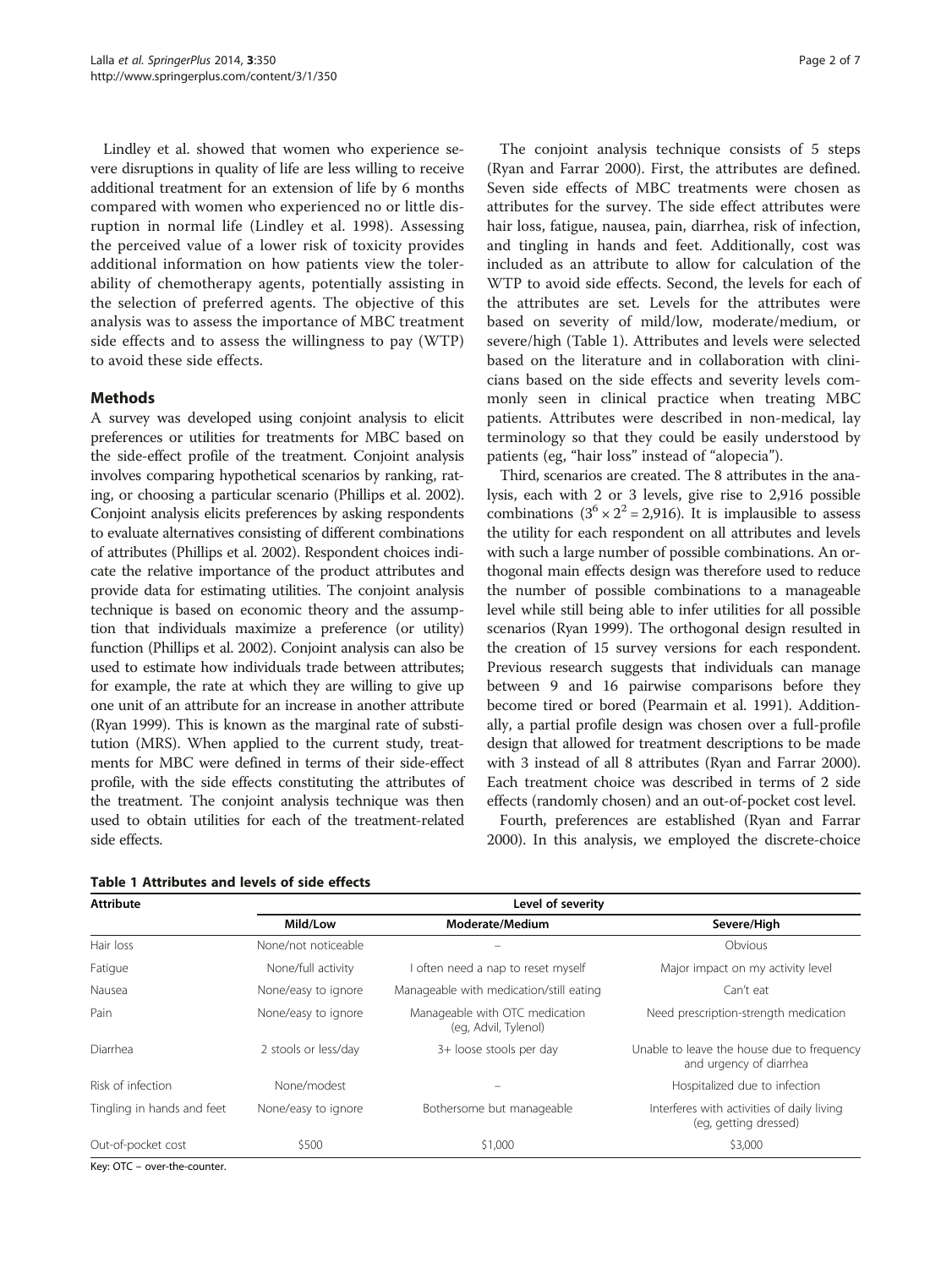Table 2 Description of study sample

| Characteristic          | Percent of respondents (n = 298) |
|-------------------------|----------------------------------|
| <b>Insurance Status</b> |                                  |
| Private insurance       | 57.1%                            |
| Medicare                | 13.8%                            |
| Medicare w/supplemental | 14.8%                            |
| Medicaid                | 7.4%                             |
| Veterans Affairs        | 1.3%                             |
| Other                   | 5.7%                             |
| <b>Marital Status</b>   |                                  |
| Single                  | 18.5%                            |
| Married                 | 57.5%                            |
| Divorced                | 18.8%                            |
| Widowed                 | 5.5%                             |
| Race                    |                                  |
| White                   | 83.9%                            |
| Black                   | 9.1%                             |
| Asian                   | 1.3%                             |
| Hispanic                | 4.4%                             |
| Other                   | 1.3%                             |
| Region                  |                                  |
| Northeast               | 28.9%                            |
| Midwest                 | 25.5%                            |
| South                   | 23.5%                            |
| West                    | 22.1%                            |
| Area of Residence       |                                  |
| Rural                   | 20.5%                            |
| Suburban                | 53.0%                            |
| Mid-sized urban         | 10.1%                            |
| Urban                   | 16.4%                            |
| <b>Education Level</b>  |                                  |
| Some high school        | 3.0%                             |
| High school             | 21.8%                            |
| Trade school            | 12.1%                            |
| Associate degree        | 19.5%                            |
| Bachelor degree         | 27.5%                            |
| Graduate degree         | 16.1%                            |
| Age                     |                                  |
| 30 years or younger     | 3.0%                             |
| 31-40 years             | 21.8%                            |
| $41 - 50$ years         | 12.1%                            |
| $51-60$ years           | 19.5%                            |
| $61-70$ years           | 27.5%                            |
| $71 +$ years            | 16.1%                            |
| Household Income        |                                  |
| Under \$10,000          | 7.1%                             |
|                         |                                  |

| <b>Table 2 Description of study sample</b> (Continued) |  |
|--------------------------------------------------------|--|
|--------------------------------------------------------|--|

| \$10,000-\$25,000  | 13.4% |
|--------------------|-------|
| \$26,000-\$50,000  | 26.5% |
| \$51,000-\$75,000  | 23.5% |
| \$76,000-\$100,000 | 144%  |
| Over \$100,000     | 15 1% |

method where respondents were presented with 3 treatment choices for each conjoint question and were asked to choose their preferred treatment. The discrete choice approach was preferred as it mimics the manner in which decisions are made in real life and is based on random utility theory (Ratcliffe [2000\)](#page-6-0). The final step in the conjoint analysis process is data analysis (Ryan and Farrar [2000](#page-6-0)). The random effects multinomial logit model in Sawtooth software was used to analyze the data. Effects coding was used to scale the sum to zero within each attribute for determining conjoint utilities/value to the patient (Orme [2010\)](#page-6-0). The relative importance of the side effects was obtained by averaging the absolute values of the attribute level coefficients across levels of attributes, including the baseline coefficients. WTP was estimated as the amount respondents were willing to pay to avoid each side effect level and have a baseline level of no or minimal side effect. This was calculated by dividing the coefficient differences between the baseline level of no or minimal side effect and the respective side-effect level by the coefficient for out-of-pocket cost (Orme [2010\)](#page-6-0).

The survey was fielded as an online, self-administered survey to MBC patients. Patients were identified from a US consumer panel of breast cancer patients and were sent an email link to complete the survey. Respondents were compensated (gift certificate, <\$25) for their time for completing the survey. Survey respondents completed 15 conjoint analysis questions in addition to background demographic questions and questions on their history of side effects while on MBC treatments.

## Results

There were a total of 298 respondents. The majority of respondents were white (84%), married (57%), over 40 years old (86%), and had private insurance (57%). Respondents were evenly distributed across the country and mostly resided in suburban areas (53%). Most respondents had a degree (associates or higher) and a household income above \$50,000 (53%) (Table 2).

#### Metastatic breast cancer experience

Approximately 71% of patients were receiving treatment for MBC at the time of the survey. The most common chemotherapies mentioned as part of their current regimen included paclitaxel, trastuzumab, doxorubicin, anastrozole, and cyclophosphamide (Figure [1\)](#page-3-0). The average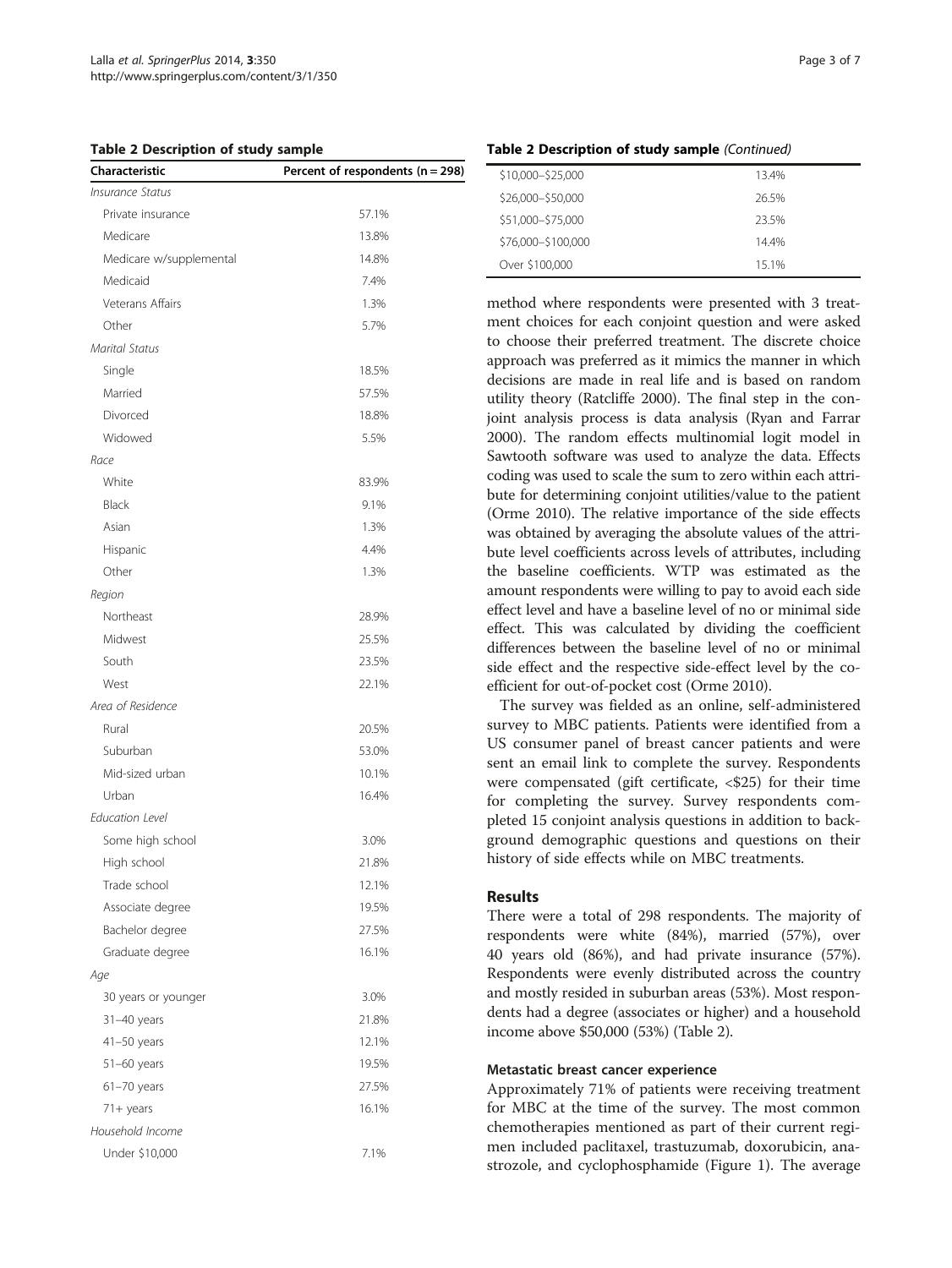<span id="page-3-0"></span>

out-of-pocket cost reported by the respondents for their last regimen was \$832. Most respondents (i) experienced moderate fatigue; (ii) lost none or only some of their hair, and (iii) experienced mild to moderate nausea, pain, diarrhea, and tingling of hands and feet. The impact of side effects on quality of life was closely related to severity of adverse events. As respondents experienced more severe side effects, they reported a more negative quality of life (Figure [2\)](#page-4-0).

#### Willingness to pay

Conjoint analysis was used to determine the maximum yearly total out-of-pocket amount that respondents would be willing to pay for an entire course of therapy that would provide equal effectiveness and a reduction in treatment-related side effects. WTP serves as a proxy of patient utility by measuring patients' desire to avoid side effects that can negatively affect the treatment's value to the patient. The side effects that patients were willing to pay the most to avoid were diarrhea so severe they could not leave the house (\$3,894), being hospitalized due to an infection (\$3,479), nausea so severe that they could not eat (\$3,211), and tingling in the hands and feet that interferes with daily activities (\$2,764) (Figure [3](#page-4-0)).

#### Value to patient

The average value to patients (part-worth utility) for each attribute was calculated using effects coding. The relative importance of each attribute was determined based on the range of each attribute's utility values. The attributes with the most utility to patients were risk of infection (1.0090), diarrhea (0.8809), and nausea (0.7709) (Table [3\)](#page-5-0).

#### **Discussion**

The results of the analysis indicate that patients were willing to pay over \$3,000 a year to avoid severe diarrhea, being hospitalized due to infection, and severe nausea. The most important attribute based on utility to patients in treatment decisions was the risk of infection/ febrile neutropenia. In previous conjoint analysis research in patients with breast cancer, neutropenia with hospitalization, nausea, and fatigue were found to have the most impact on patients' preferences for chemotherapy (Beusterien et al. [2012\)](#page-6-0). The results of this analysis are consistent with previous patient preference research using conjoint analysis. Previous research on the health utilities of MBC side effects has shown that febrile neutropenia/risk of infection has a major impact on quality of life (utility -0.150) (Lloyd et al. [2006](#page-6-0)). The utility for febrile neutropenia was higher than the utility for other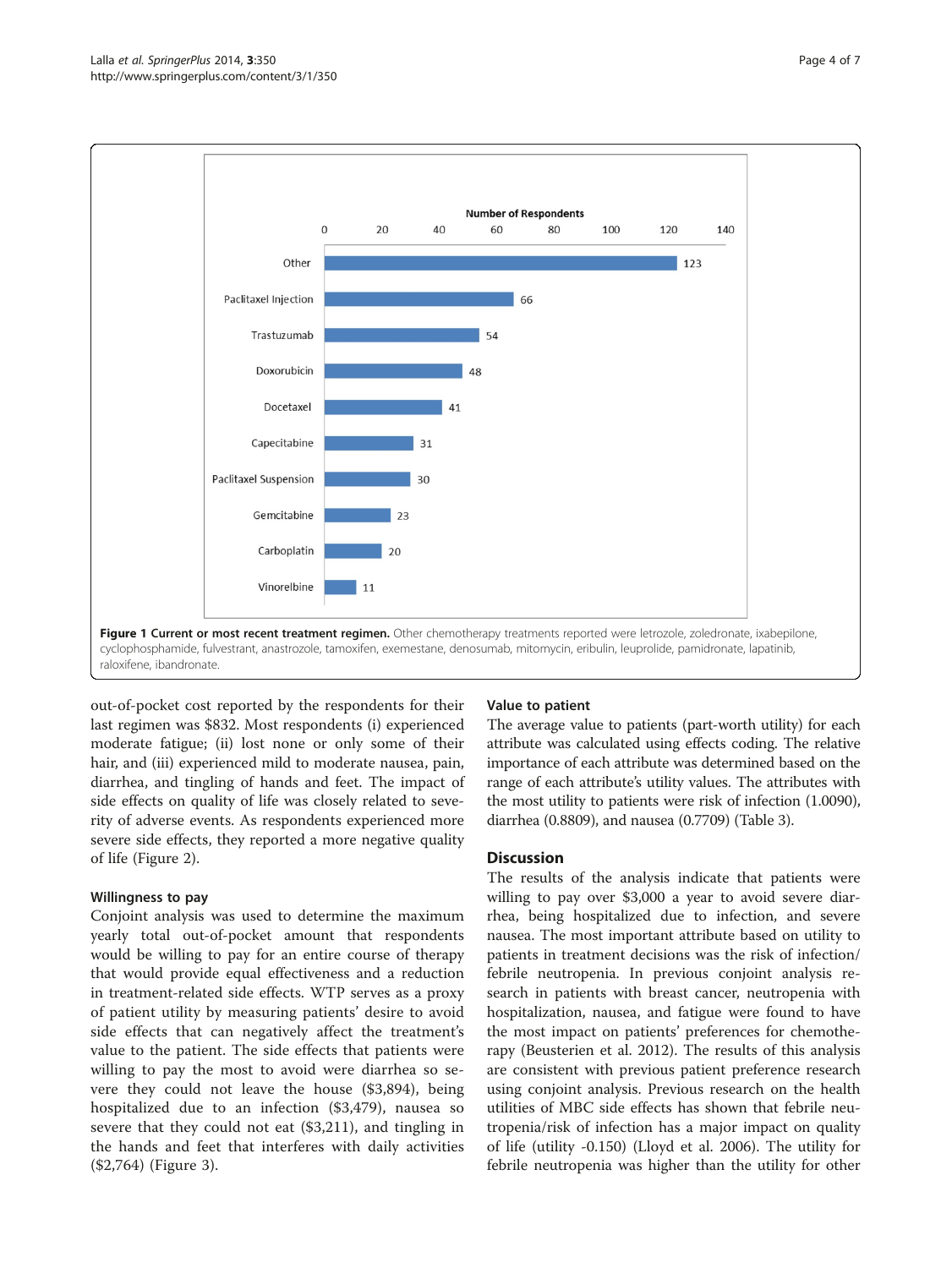<span id="page-4-0"></span>

side effects such as hand-foot syndrome (-0.116), fatigue (-0.115), hair loss (-0.114), and diarrhea/vomiting (-0.103) (Lloyd et al. [2006](#page-6-0)). The utilities of attributes from this analysis are consistent with previous research on the utilities of MBC, with febrile neutropenia having the largest impact on quality of life (Lloyd et al. [2006\)](#page-6-0). In our analysis, diarrhea had higher utility to patients than in previous research. This may be driven by the conjoint methodology and the distribution of levels of diarrhea, with the most severe level of diarrhea leaving the patient in a state where they are unable to leave the house due to the frequency and urgency of diarrhea.

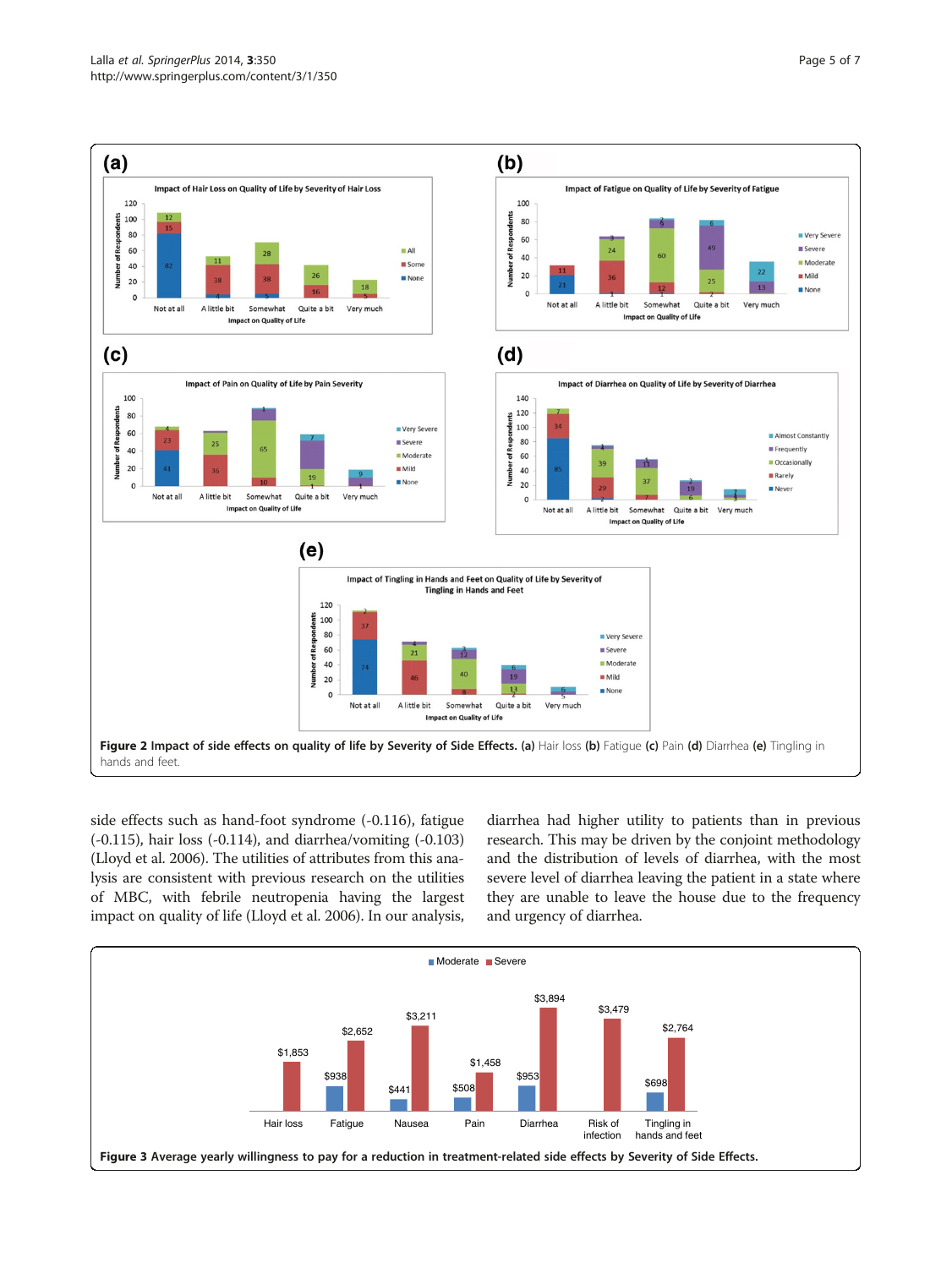<span id="page-5-0"></span>

|  |  | Table 3 Average value to patient of a reduction in side effects |
|--|--|-----------------------------------------------------------------|
|--|--|-----------------------------------------------------------------|

| <b>Attribute</b>           | Levels                                                                | Value to patient | Average value to<br>patient | Importance |
|----------------------------|-----------------------------------------------------------------------|------------------|-----------------------------|------------|
| Hair loss                  | None/not noticeable                                                   | 0.5374           | 0.5374                      | 6          |
|                            | Obvious                                                               | $-0.5374$        |                             |            |
| Fatigue                    | None/full activity                                                    | 0.6941           | 0.5628                      | 5          |
|                            | I often need a nap to reset myself                                    | 0.1501           |                             |            |
|                            | Major impact on my activity level                                     | $-0.8841$        |                             |            |
| Nausea                     | None/easy to ignore                                                   | 0.7060           | 0.7709                      | 3          |
|                            | Manageable with OTC medication (eg, Advil, Tylenol)                   | 0.0854           |                             |            |
|                            | Need prescription-strength medication                                 | $-0.4654$        |                             |            |
| Diarrhea                   | 2 stools or less per day                                              | 0.9371           | 0.8809                      | 2          |
|                            | 3+ loose stools per day                                               | 0.3842           |                             |            |
|                            | Unable to leave the house due to frequency and urgency<br>of diarrhea | $-1.3213$        |                             |            |
| Risk of infection          | None/modest                                                           | 1.090            | 1.090                       |            |
|                            | Hospitalized due to infection                                         | $-1.090$         |                             |            |
| Tingling in hands and feet | None/easy to ignore                                                   | 0.6693           | 0.6624                      | 4          |
|                            | Bothersome, but manageable                                            | 0.2643           |                             |            |
|                            | Interferes with daily activities (eg, getting dressed)                | $-0.9336$        |                             |            |

The average value to patients is the part-worth utility calculated using effects coding. The relative importance of each attribute was determined based on the range of each attribute's utility values.

The results elicited in this analysis using conjoint analysis are different from those seen when patients are asked directly which side effect they would most like to avoid. In a previous survey of 202 MBC patients, the side effects patients responded that they were most likely to pay extra to avoid were hair loss (28.2%), pain (16.8%), and nausea (14.9%) (Lalla et al. [2011\)](#page-6-0). In the previous survey, patients assessed the importance of each side effect individually without reference to price or the severity of the side effect and without any tradeoffs between attributes. When presented with conjoint questions looking at different scenarios and faced with tradeoffs between attributes, hair loss and pain went from 2 of the most important attributes to the least 2 important attributes in a conjoint analysis.

When presented with an open-ended question to assess how much they would be willing to pay for a 25%, 50%, or 100% reduction in MBC treatment side effects, respondents were willing to pay \$1,886 for a 25% reduction in MBC treatment side effects, \$3,837 for a 50% reduction in MBC treatment side effects, and \$7,794 for a 100% reduction in MBC treatment side effects (Lalla et al. [2011](#page-6-0)). In the previous survey, patients were willing to pay more to avoid treatment-related side effects when presented with an open-ended response. The difference in the WTP estimates between this study and Lalla et al. ([2011](#page-6-0)) is likely due to the discrete choice framework approach used in the current study, where respondents are effectively locked into the choice between the scenarios presented (Ratcliffe [2000\)](#page-6-0). For example, in our

survey, the lowest out-of-pocket cost was \$500. The respondent may only be willing to pay \$300 for the scenarios under consideration. The respondent is unable to give his/her true preference as their WTP amount is not a given option. Similarly, the highest out-of-pocket cost in our survey was \$3,000. There may be some patients who are willing to pay more than \$3,000 for one of the scenarios, and thus they are unable to give their true willingness to pay value.

#### Limitations

This analysis has a number of limitations. First, these results do not specifically correlate WTP with insurance status or other determinants of out-of-pocket costs. Patients were asked to choose scenarios based on the yearly out-of-pocket costs; however, patient factors such as insurance status, socioeconomic background, income level, and comorbid diseases may affect the willingness and ability to pay for MBC treatments. Finally, results from this survey may not be generalizable to the entire MBC patient population. This survey population represents a small subset of the MBC patient population who were healthy enough and willing to complete a 30-minute online survey.

### **Conclusions**

Patients highly value reductions in side effects associated with MBC treatment and are willing to pay higher outof-pocket costs to avoid the side effects that cause the